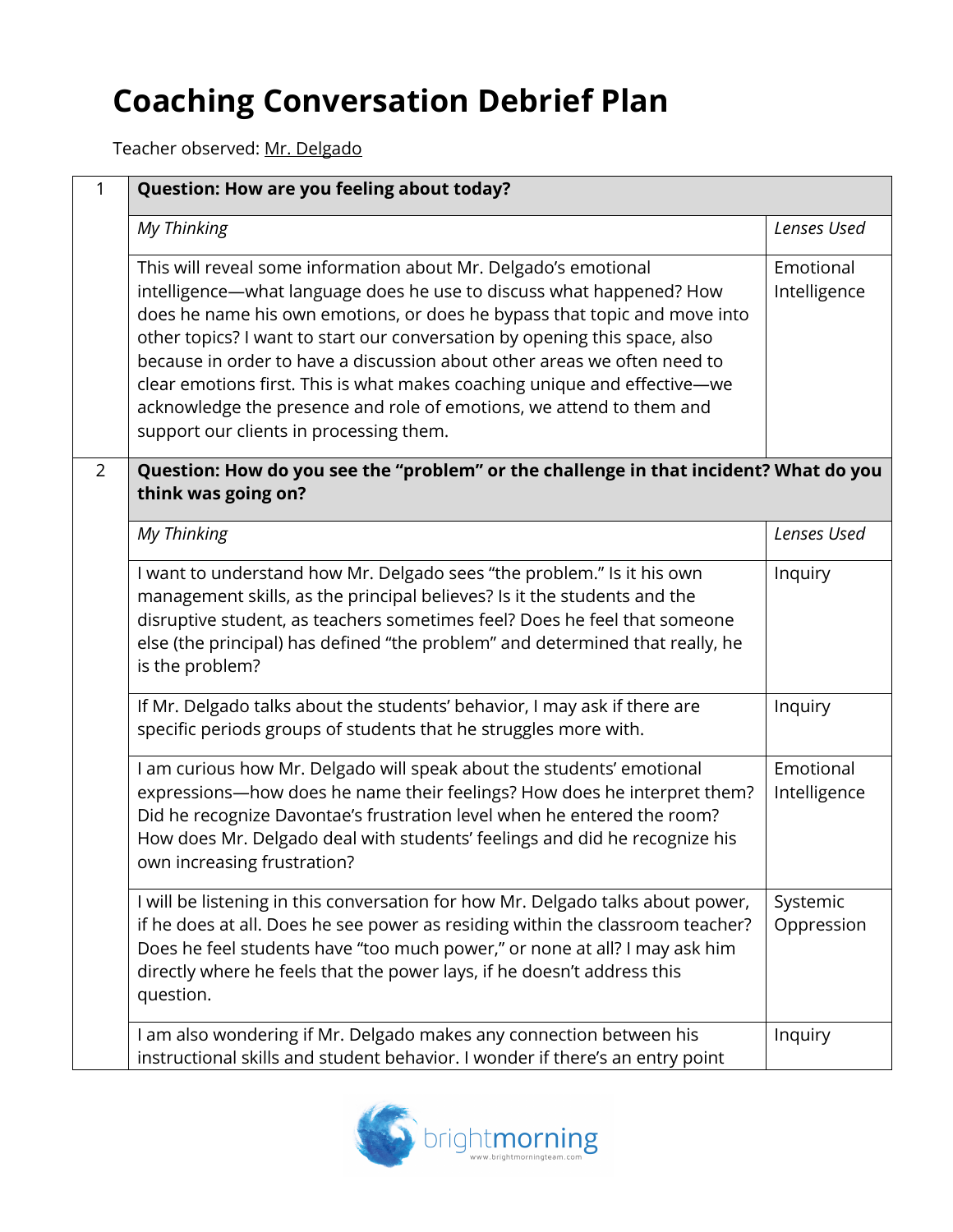|                | here for instructional coaching which could incorporate everything from<br>instructional objectives to his vision for himself as an instructor.                                                                                                                                                                                                                                                                                                                                       |                                                                                     |  |
|----------------|---------------------------------------------------------------------------------------------------------------------------------------------------------------------------------------------------------------------------------------------------------------------------------------------------------------------------------------------------------------------------------------------------------------------------------------------------------------------------------------|-------------------------------------------------------------------------------------|--|
| 3              | Question: What are your strengths as a teacher? What areas would you like to work<br>on?                                                                                                                                                                                                                                                                                                                                                                                              |                                                                                     |  |
|                | My Thinking                                                                                                                                                                                                                                                                                                                                                                                                                                                                           | Lenses Used                                                                         |  |
|                | Although I believe that I'll need to start this conversation by addressing what I<br>observed today, I would like to shift it at some point (fairly early if I can) into a<br>broader conversation about Mr. Delgado's strengths and areas for growth. I<br>really want to know what he feels he's bringing as an educator-I want to<br>start building on these immediately. I also want to know what areas he<br>identifies as areas for growth.                                     | Change<br>Management<br>and Adult<br>Learning                                       |  |
|                | Based on what he identifies as areas for growth, I will let him know that I'm<br>going to explore what resources there are available to support him. It's<br>important that he not feel that he needs to grow and that there are no<br>supports.                                                                                                                                                                                                                                      | Change<br>Management                                                                |  |
|                | I will also listen carefully throughout our conversation for indicators of his will<br>to change and what areas he seems more willing to work on. When exploring<br>the area of will, I'll pay close attention to the tone of voice he uses, his<br>cadence, the words he chooses, his body language and all non-verbal cues as<br>to how he feels. Will is very tricky to explore.                                                                                                   | Change<br>Management<br>and Adult<br>Learning                                       |  |
| $\overline{4}$ | about why you got into teaching and when you've felt successful as a teacher?                                                                                                                                                                                                                                                                                                                                                                                                         | Question: I don't know much about your background. Could you tell me a little story |  |
|                | My Thinking                                                                                                                                                                                                                                                                                                                                                                                                                                                                           | Lenses Used                                                                         |  |
|                | These questions will give me some valuable background on Mr. Delgado. If<br>I'm going to coach him I not only need this information but I want him to<br>know that I'm interested in it, that I want to know who he is and what he's<br>done well. In order to get to a goal setting place, we need to get this<br>information on the table first. I also need to understand his perspective-<br>based on his age, gender, ethnicity and life experiences-in order to support<br>him. | Adult<br>Learning<br>Emotional<br>Intelligence                                      |  |
| 5              | Question: I'm also curious about your feelings and beliefs about classroom<br>management-what have you seen that's effective with young people?                                                                                                                                                                                                                                                                                                                                       |                                                                                     |  |
|                | My Thinking                                                                                                                                                                                                                                                                                                                                                                                                                                                                           | Lenses Used                                                                         |  |
|                | This question might allow me to explore how Mr. Delgado views himself<br>within a system of management, or oppression. It will also give me insight                                                                                                                                                                                                                                                                                                                                   | Systemic<br>Oppression                                                              |  |